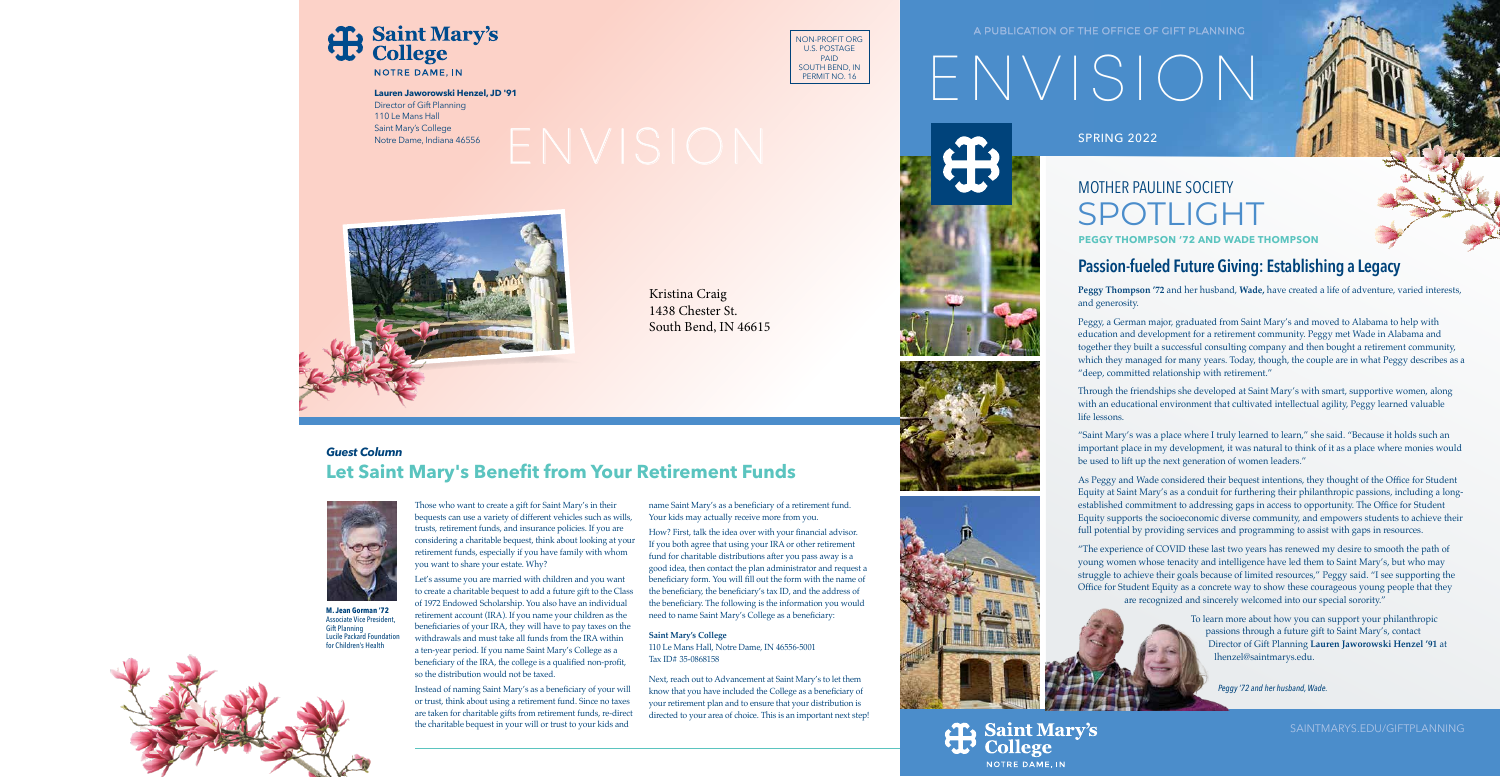

*Dear friends, Is it possible to experience a new journey on a familiar road? I pondered this question recently. As an alumna and a parent of a current student of Saint Mary's College, I have forged many* 

*travels on this road, the Avenue. With joy in my heart, I realize that a new adventure does await me on The Avenue. I am excited to introduce myself as the College's Director of Gift Planning. I am humbled to be on this journey with you – the many wonderful friends of Saint Mary's. Your generosity and affinity for the College is awe-inspiring. Your thoughtful planning of today secures future journeys down the Avenue for countless young women.*

*I look forward to meeting you, and I hope to connect with many of you at the upcoming Reunions. In the meantime, I wish you peace and safe travels on your journeys through life!*

*Very truly yours,*

'auren

Lauren Jaworowski Henzel, '91 Director of Gift Planning

Contact info:

### **Lauren Jaworowski Henzel, JD '91**

Director of Gift Planning Saint Mary's College 110 Le Mans Hall Notre Dame, IN 46556-5001 phone 574.284.4600

To learn more visit: **saintmarys.edu/GiftPlanning**

## **LETTER FROM THE DIRECTOR Empowering Students through Research Opportunities**



*Veronica Vanoverbeke '21 participating in Neuhoff summer research program.*

When **Marjorie A. Neuhoff '61** passed away in 2008, she provided a \$6.2 million bequest to Saint Mary's. Marjorie's bequest endowed a chair in nursing, a need-based scholarship, and the Summer Science Research **Communities** 

Professors Christopher Dunlap and Don Paetkau are the faculty coordinators of the research program which affords students an opportunity to research and present their scientific findings across the disciplines of biology, chemistry, and physics. "This

is a transformative experience," said Professor Paetkau. "For some, it cements their love of it (scientific research) and they go on to grad school. For others, they find that the research path is not what they want to do, but it helps them to discern their career and still makes them a stronger candidate in whatever they pursue."

**Veronica Vanoverbeke '21** researched the proteins in the inner ear neurons of the mouse and chicken. "I developed so many skills that will help me with my future career," Veronica noted. "This research experience has assured me that I want to pursue a Ph.D. in biology."

One of the components of the College's strategic plan *Revere and Revise: Saint Mary's College 2030* is to cultivate leaders through internships, career programming, global experience, research, entrepreneurship, and specialized credentialing. Your generosity to Saint Mary's will support additional opportunities to empower and develop the students of today into leaders of tomorrow.

## IN MEMORIAM

*Saint Mary's acknowledges alumnae and friends who have recently passed away, naming the College as a beneficiary in their estate plans or establishing a life income gift with the College:*

*John "Jack" Dilenschneider George Hammer Audrey Jack Katherine A. Perry '57*

*Bequest gifts from alumnae, parents, and friends enable future generations of students to access a Saint Mary's education.*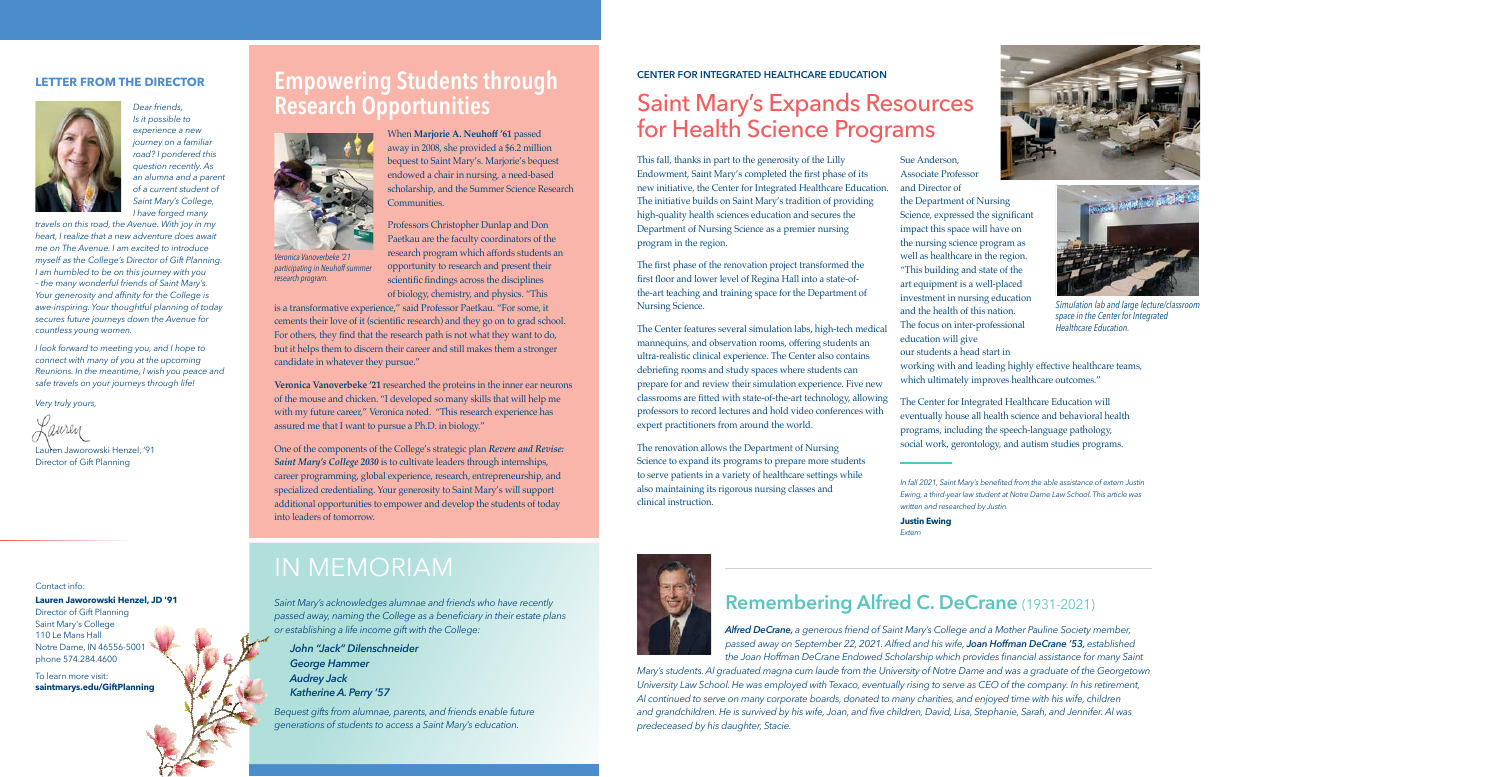## ENVISION

### **CENTER FOR INTEGRATED HEALTHCARE EDUCATION**

## Saint Mary's Expands Resources for Health Science Programs

This fall, thanks in part to the generosity of the Lilly Endowment, Saint Mary's completed the first phase of its new initiative, the Center for Integrated Healthcare Education. The initiative builds on Saint Mary's tradition of providing high-quality health sciences education and secures the Department of Nursing Science as a premier nursing program in the region.

The first phase of the renovation project transformed the first floor and lower level of Regina Hall into a state-ofthe-art teaching and training space for the Department of Nursing Science.

The Center features several simulation labs, high-tech medical mannequins, and observation rooms, offering students an ultra-realistic clinical experience. The Center also contains debriefing rooms and study spaces where students can prepare for and review their simulation experience. Five new classrooms are fitted with state-of-the-art technology, allowing professors to record lectures and hold video conferences with expert practitioners from around the world.

The renovation allows the Department of Nursing Science to expand its programs to prepare more students to serve patients in a variety of healthcare settings while also maintaining its rigorous nursing classes and clinical instruction.

Sue Anderson, Associate Professor and Director of the Department of Nursing Science, expressed the significant impact this space will have on the nursing science program as well as healthcare in the region. "This building and state of the art equipment is a well-placed investment in nursing education and the health of this nation. The focus on inter-professional education will give our students a head start in





*Simulation lab and large lecture/classroom space in the Center for Integrated Healthcare Education.*

working with and leading highly effective healthcare teams, which ultimately improves healthcare outcomes."

The Center for Integrated Healthcare Education will eventually house all health science and behavioral health programs, including the speech-language pathology, social work, gerontology, and autism studies programs.

*In fall 2021, Saint Mary's benefited from the able assistance of extern Justin Ewing, a third-year law student at Notre Dame Law School. This article was written and researched by Justin.*

**Justin Ewing** *Extern*



## **Remembering Alfred C. DeCrane** (1931-2021)

*Alfred DeCrane, a generous friend of Saint Mary's College and a Mother Pauline Society member, passed away on September 22, 2021. Alfred and his wife, Joan Hoffman DeCrane '53, established the Joan Hoffman DeCrane Endowed Scholarship which provides financial assistance for many Saint* 

*Mary's students. Al graduated magna cum laude from the University of Notre Dame and was a graduate of the Georgetown University Law School. He was employed with Texaco, eventually rising to serve as CEO of the company. In his retirement, Al continued to serve on many corporate boards, donated to many charities, and enjoyed time with his wife, children and grandchildren. He is survived by his wife, Joan, and five children, David, Lisa, Stephanie, Sarah, and Jennifer. Al was predeceased by his daughter, Stacie.*